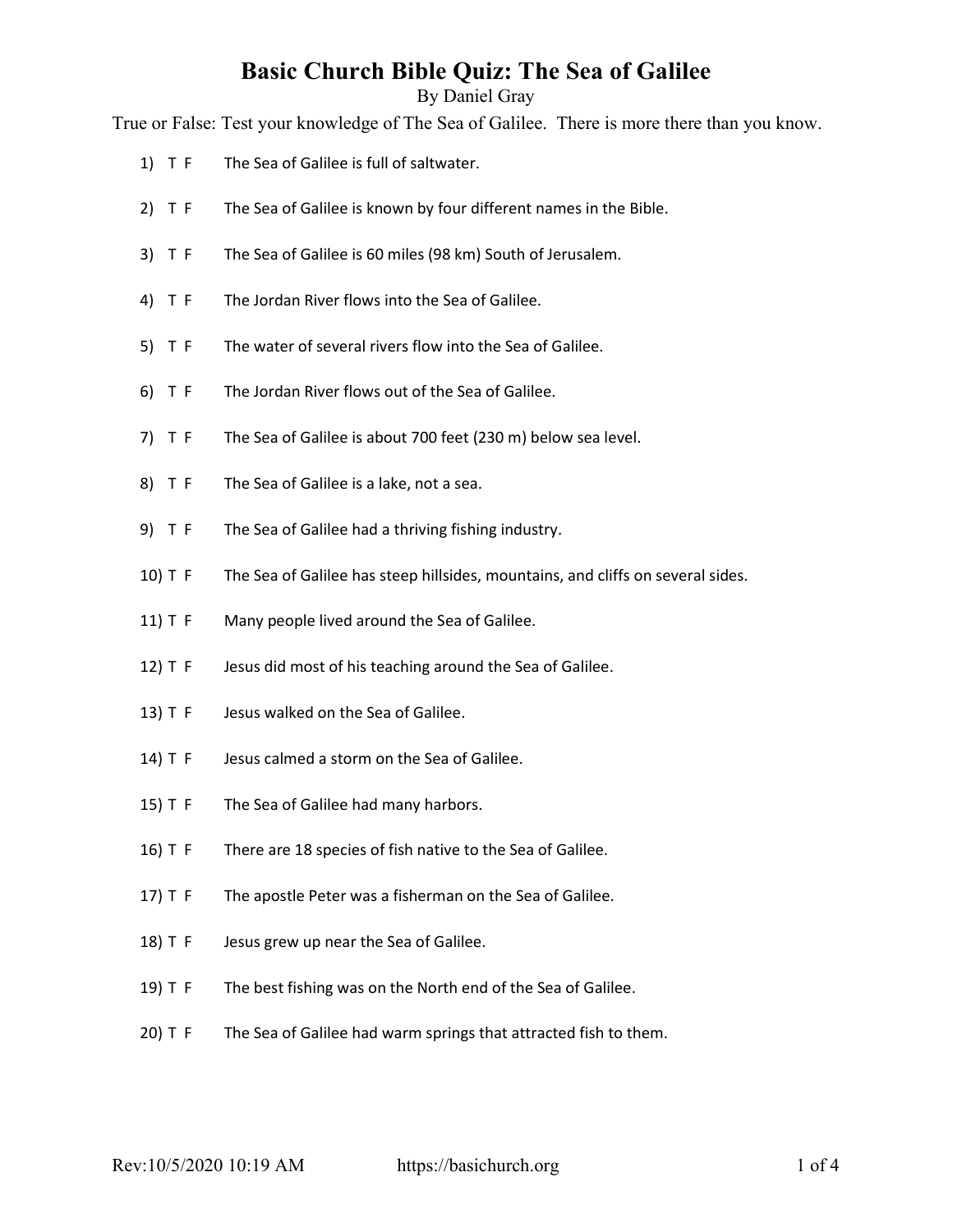By Daniel Gray

### Answers

- 1) FALSE: The Sea of Galilee is full of saltwater. The Sea of Galilee gets its water from the Jordan River which is fresh water. The water comes from rain on the mountains. Although the Sea of Galilee is much lower than the Mediterranean Sea, the mountains block it from flowing into the Sea of Galilee.
- 2) TRUE: The Bible refers to The Sea of Galilee by four different names in the Bible:
	- a. the "Sea of Chinnereth" meaning" harp-shaped," Num. 34:11; Josh. 12:3; 13:27)
	- b. the "Lake of Gennesaret" (Luke 5:1; Matt. 14:34)
	- c. the "Sea of Tiberias" (John 6:1; 21:1)
	- d. the "Sea of Galilee" (Matt. 4:18; Mark 1:16).
- 3) FALSE: The Sea of Galilee is 60 miles (98 km) South of Jerusalem. If you said True, you went the wrong way. It is 60 miles North of Jerusalem.
- 4) TRUE: The Jordan River flows into the Sea of Galilee. The Jordan River flows into the North end of the Sea of Galilee.
- 5) FALSE: The water of several rivers flow into the Sea of Galilee. This is a tricky question. FALSE: Only the Jordan River flows into the Sea of Galilee, but since the Ayun and Banias rivers feed into Lake Huleh and the Jordan river flows out of Lake Huley and into the Sea of Galilee you can give yourself a point if you Said TRUE because you knew this.
- 6) TRUE: The Jordan River flows out of the Sea of Galilee. The Jordan River flows into the North end of the Sea of Galilee and out the Southern end.
- 7) TRUE: The Sea of Galilee is about 700 feet (230 m) below sea level. The modern number is 695.8 feet below sea level. It is estimated that during the New Testament period the water level varied between 687 and 691 feet below sea level; that is about 5 to 11 feet higher than today's level. The water level is a little lower than during Bible time because much water from the Sea of Galilee serves as the main source of water for Israel and their irrigation.
- 8) TRUE: The Sea of Galilee is a lake, not a sea. A sea is a large body of saltwater that is mostly land locked whereas a lake is a considerable inland body of water. (Webster) A lake usually has a source of water feeding it and often has an outlet also. Luke uses the Greek word for lake several times when referring to the Sea of Galilee. The name "Sea of Galilee" is traditional though not exactly accurate; HOWEVER, not everyone agrees with this so If you disagree you can still have your point.
- 9) TRUE: The Sea of Galilee had a thriving fishing industry. The Jordon River's flow brought many nutrients into the northern end of the Sea of Galilee that the fish thrived on. There were 16 harbors used for transportation and fishing. Several of the disciples were fishermen off the Northern shores of Galilee.
- 10) TRUE: The Sea of Galilee has steep hillsides, mountains, and cliffs on several sides. Particularly the East and West sides were steep mountains and hills. Although the North end has more room for cities and settlements, there are still the mountains the Jordan River flows between.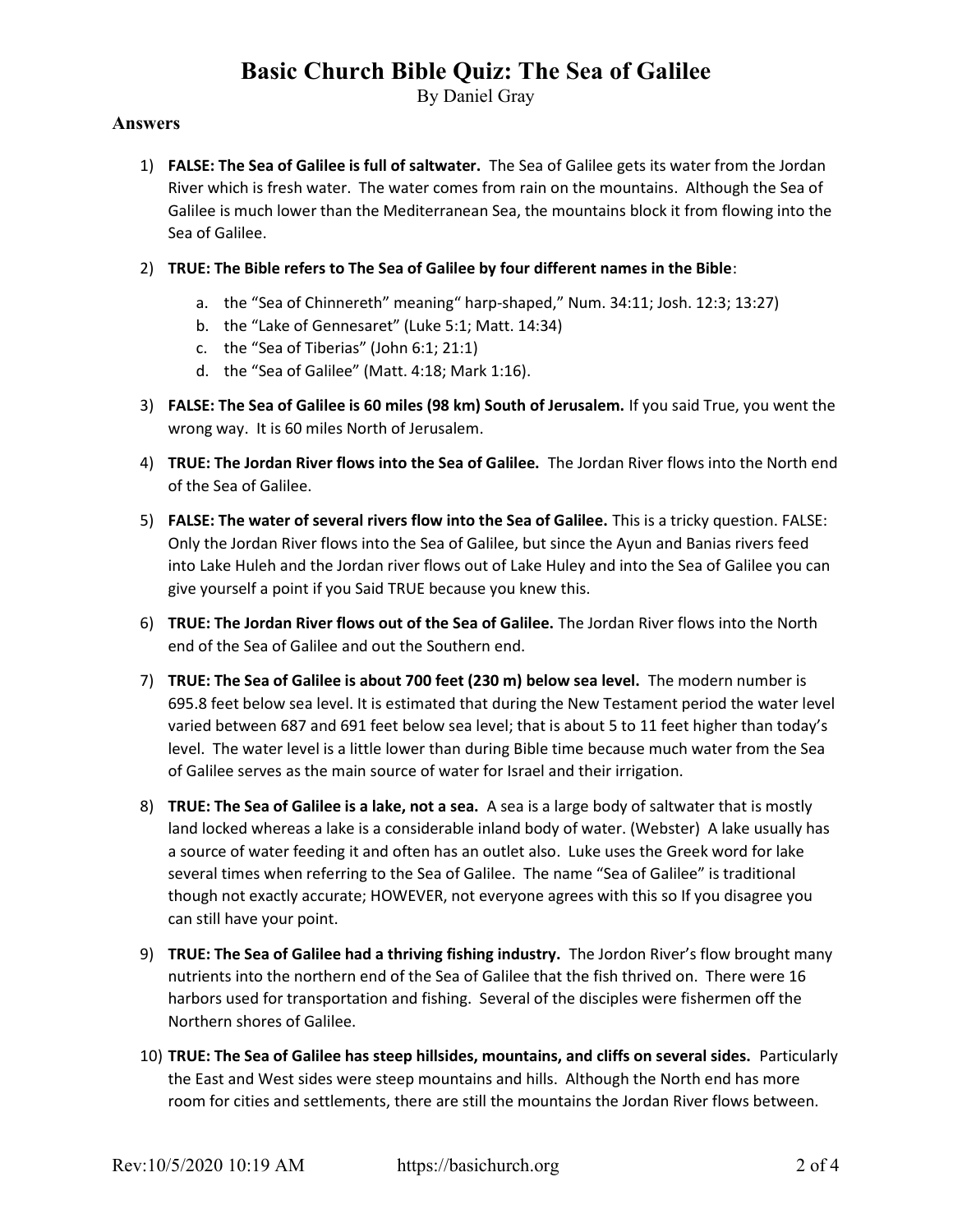By Daniel Gray

- 11) TRUE: Many people lived around the Sea of Galilee. Nine of the cities on the banks of the Sea of Galilee had more than 15,000 people. The cities and settlements strung all along the banks.
- 12) TRUE: Jesus did most of his teaching around the Sea of Galilee. Jesus went into Galilee when He wanted to be away from the Jewish rulers. The city of Capernaum on the Northwest side of the Sea of Galilee was his home base in Galilee. He was able to teach his disciples and great crowds during this time near the Sea and away from the Jewish rulers.
- 13) TRUE: Jesus walked on the Sea of Galilee. In Matthew 13:53-58 Jesus is in His hometown of Nazareth. Jesus left in a boat after the news of the beheading John the Baptist. This would be on the Sea of Galilee. But the crowds followed him along the shore and there he feed the 5000. Then with the boat still on the Sea of Galilee Jesus sends his disciples away in the boat. Then he walks on the water on the Sea of Galilee to catch up with them.
- 14) TRUE: Jesus calmed a storm on the Sea of Galilee. Matthew 8:24. In Mt 8:14 Jesus is at the Peter's home and heals peter's mother-in-law. Peter had been a fisher man on the Sea of Galilee and lived on there.
- 15) TRUE: The Sea of Galilee had many harbors. Archeologists have located 16 ancient harbors at the Sea of Galilee. The winds and waves have destroyed them over time, but unusually low water levels have revealed the foundations of 16 harbors along the shores of the Sea of Galilee.
- 16) TRUE: There are many species of fish in the Sea of Galilee. The number ranges from 14 to 19. Ancient people described these fish as being tasty.
- 17) TRUE: The apostle Peter was a fisherman on the Sea of Galilee. (Matthew 4:18–19 NASB95) Now as Jesus was walking by the Sea of Galilee, He saw two brothers, Simon who was called Peter, and Andrew his brother, casting a net into the sea; for they were fishermen. And He said to them, "Follow Me, and I will make you fishers of men."
- 18) TRUE: Jesus grew up near the Sea of Galilee. Luke 2:4; 2:39 Nazareth is on the North shore of the Sea of Galilee.
- 19) TRUE: The best fishing was on the North end of the Sea of Galilee. The inflow of the Jordan River deposited rich nutrients that the fish thrived on. The fish grew and multiplied. There were also a few warm springs the fish would gather to feed. Fishing was excellent near the springs.
- 20) TRUE: The Sea of Galilee had warm springs that attracted fish to them. There were a few of these warm springs where the fish liked to hang out. Fishing by these springs was great.